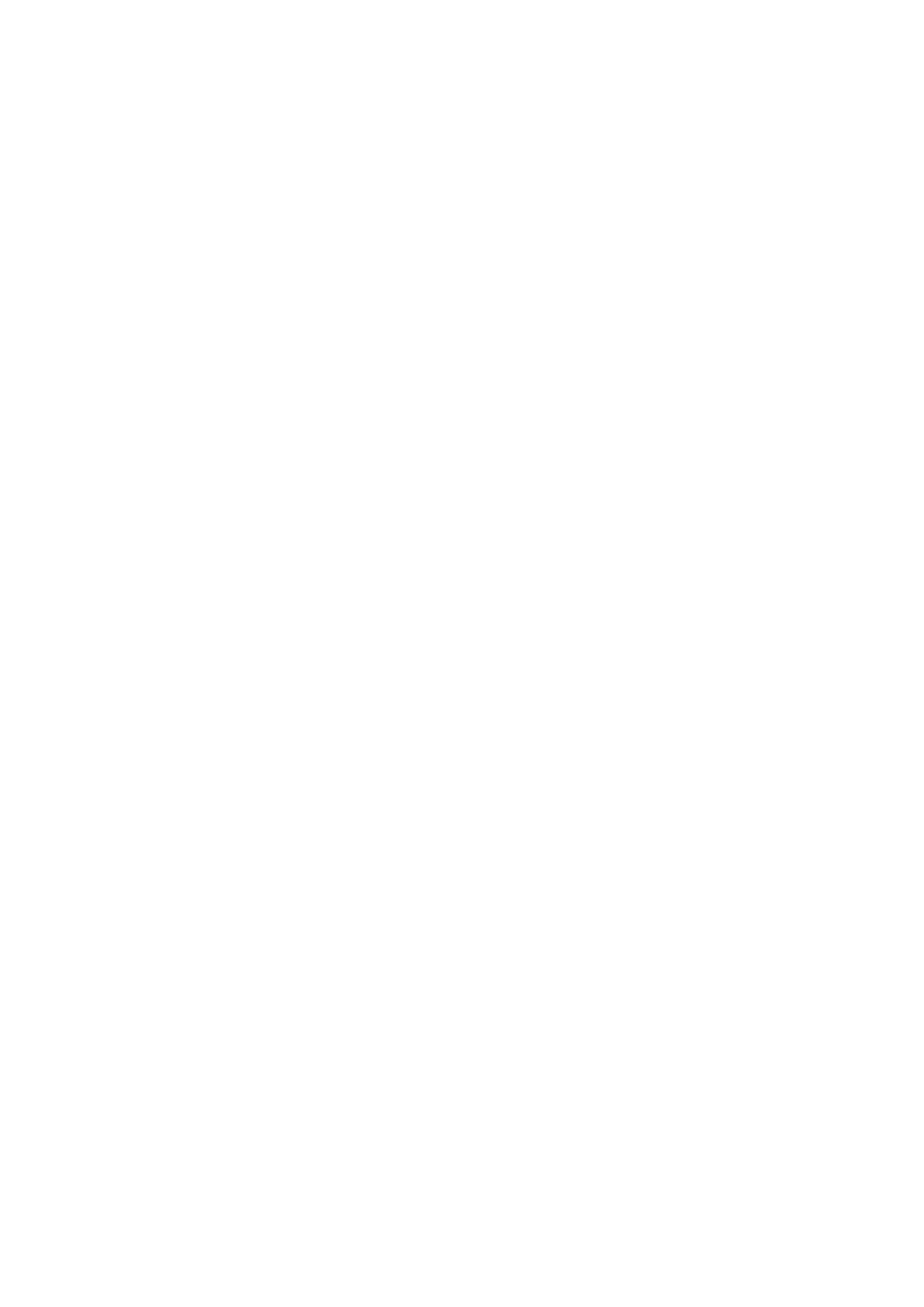

## **DOUBLE TAXATION RELIEF (ARRANGEMENT WITH THE UNITED KINGDOM) (JERSEY) ACT 1952**

#### **Arrangement**

#### **Article**

| ∼<br>- |  |
|--------|--|

#### **[SCHEDULE](#page-5-0) 6**

[ARRANGEMENT BETWEEN HER MAJESTY'S GOVERNMENT AND](#page-5-1)  THE STATES OF JERSEY [FOR THE AVOIDANCE OF](#page-5-1) DOUBLE [TAXATION AND THE PREVENTION OF FISCAL EVASION WITH](#page-5-1)  [RESPECT TO TAXES ON INCOME](#page-5-1) 6

### **Supporting Documents**

| <b>ENDNOTES</b> |  |
|-----------------|--|
|                 |  |
|                 |  |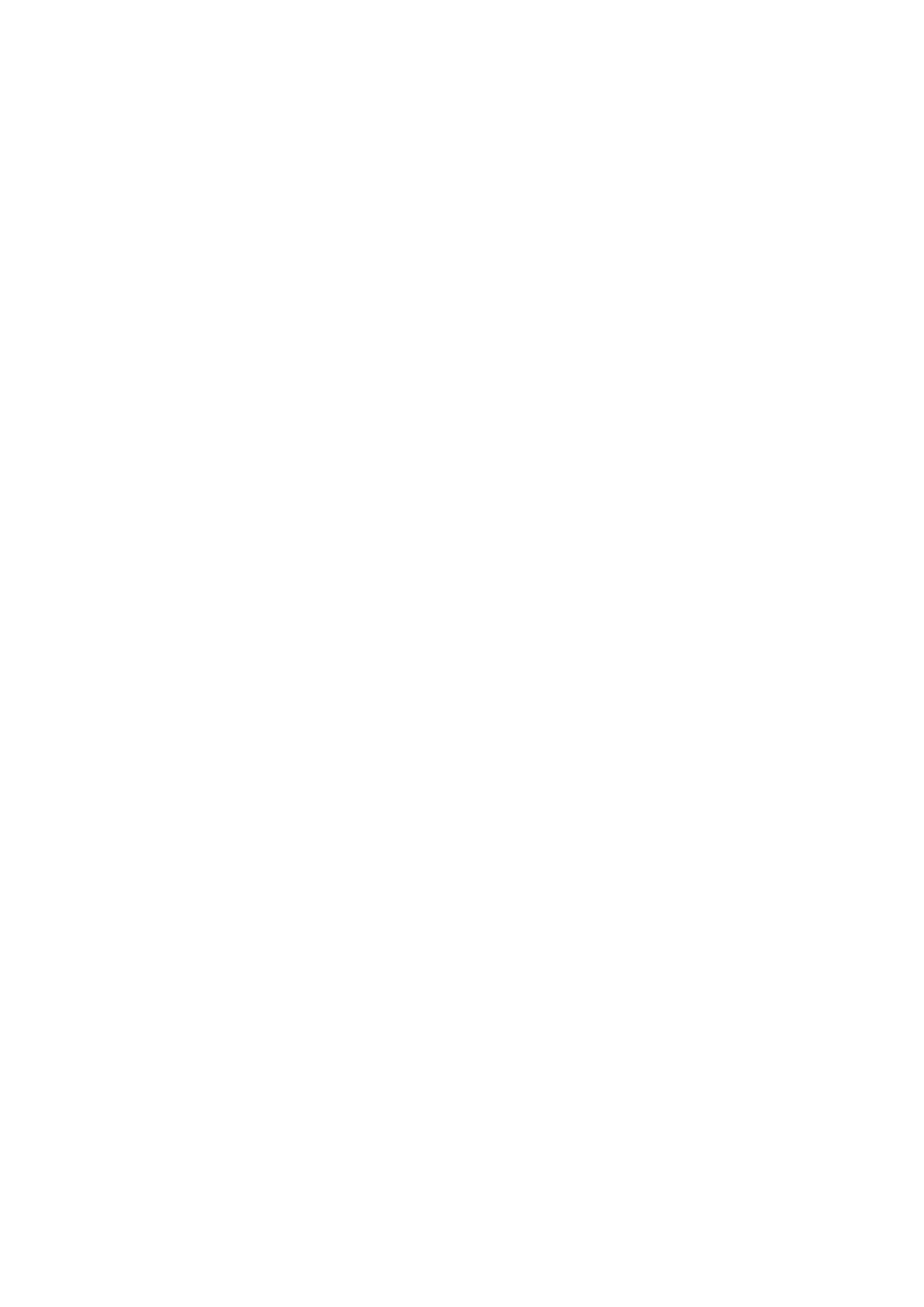

### **DOUBLE TAXATION RELIEF (ARRANGEMENT WITH THE UNITED KINGDOM) (JERSEY) ACT 1952**

**THE STATES**, in pursuance of Article 16A(1) of the Income Tax (Jersey) Law 1937 and Article 111 of the Income Tax (Jersey) Law 1961<sup>1</sup>, have made the following Act –

Commencement [\[see endnotes\]](#page-13-3)

<span id="page-4-0"></span>**1**

It is hereby declared –

- (a) that the arrangements specified in the Arrangement set out in the Schedule to this Act have been made with the Government of the United Kingdom with a view to affording relief from double taxation in relation to income tax and taxes of a similar character imposed by the laws of the United Kingdom; and
- (b) that it is expedient that those arrangements should have effect.
- <span id="page-4-1"></span>**2**

This Act may be cited as the Double Taxation Relief (Arrangement with the United Kingdom) (Jersey) Act 1952.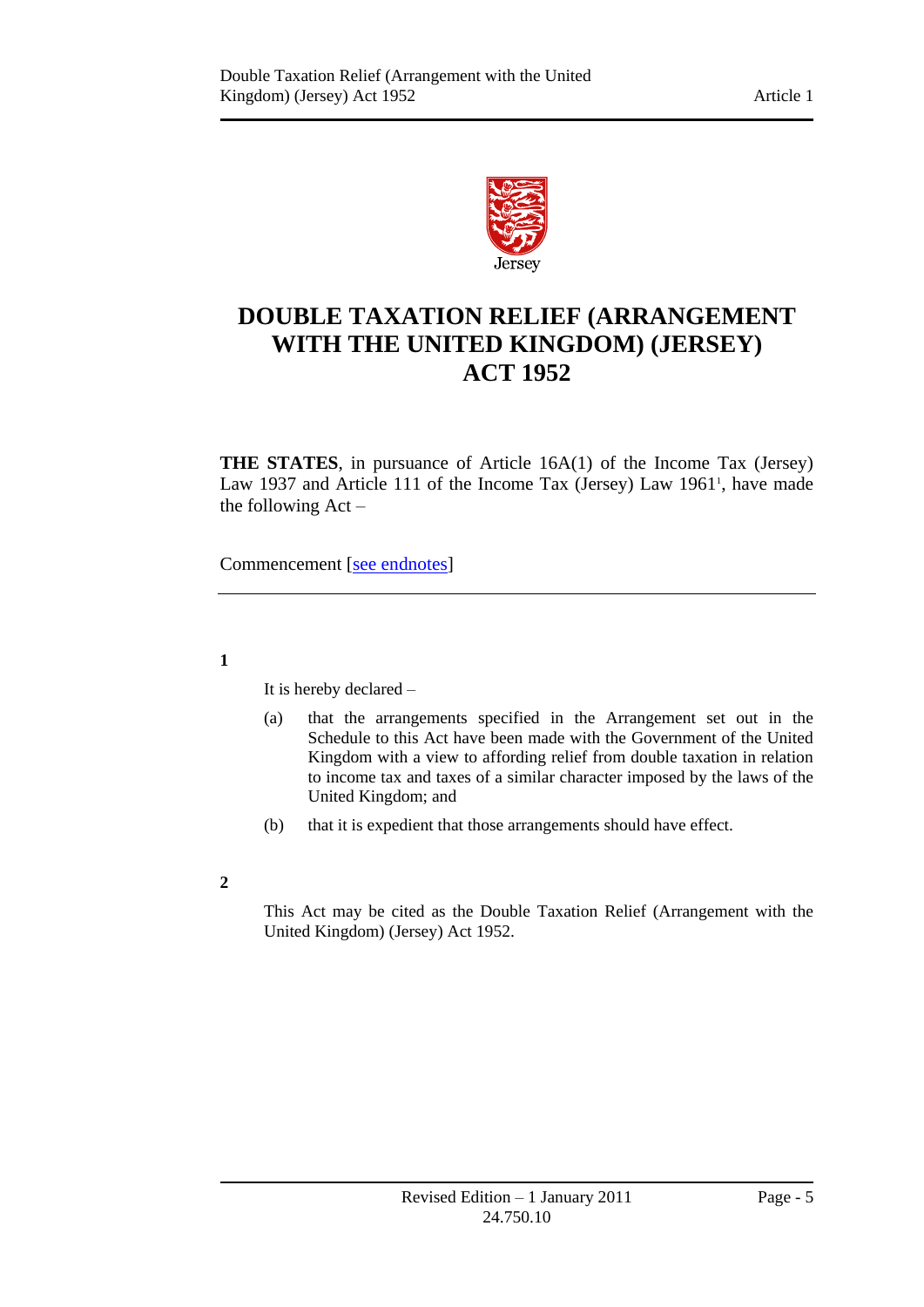#### **SCHEDULE**

#### <span id="page-5-1"></span><span id="page-5-0"></span>**ARRANGEMENT BETWEEN HER MAJESTY'S GOVERNMENT AND THE STATES OF JERSEY FOR THE AVOIDANCE OF DOUBLE TAXATION AND THE PREVENTION OF FISCAL EVASION WITH RESPECT TO TAXES ON INCOME**

1.

- (1) The taxes which are the subject of this arrangement are
	- (a) In the United Kingdom:

The income tax (including surtax) and the profits tax (hereinafter referred to as "United Kingdom tax").

(b) In Jersey:

The income tax (hereinafter referred to as "Jersey tax")

(2) This Arrangement shall also apply to any other taxes of a substantially similar character imposed in the United Kingdom or Jersey after this Arrangement has come into force.

#### 2.

- (1) In this Arrangement, unless the context otherwise requires
	- (a) The term "United Kingdom" means Great Britain and Northern Ireland.
	- (b) The terms "one of the territories" and "the other territory" mean the United Kingdom or Jersey, as the context requires.
	- (c) The term "tax" means United Kingdom tax or Jersey tax, as the context requires.
	- (d) The term "person" includes any body of persons, corporate or not corporate.
	- (e) The term "company" includes any body corporate.
	- (f) The terms "resident of the United Kingdom" and "resident of Jersey" mean respectively any person who is resident in the United Kingdom for the purposes of United Kingdom tax and not resident in Jersey for the purposes of Jersey tax and any person who is resident in Jersey for the purposes of Jersey tax and not resident in the United Kingdom for the purposes of United Kingdom tax; and a company shall be regarded as resident in the United Kingdom if its business is managed and controlled in the United Kingdom and as resident in Jersey if its business is managed and controlled in Jersey.
	- (g) The terms "resident of one of the territories" and "resident of the other territory" mean a person who is a resident of the United Kingdom or a person who is a resident of Jersey, as the context requires.
	- (h) The terms "United Kingdom enterprise" and "Jersey enterprise" mean respectively an industrial or commercial enterprise or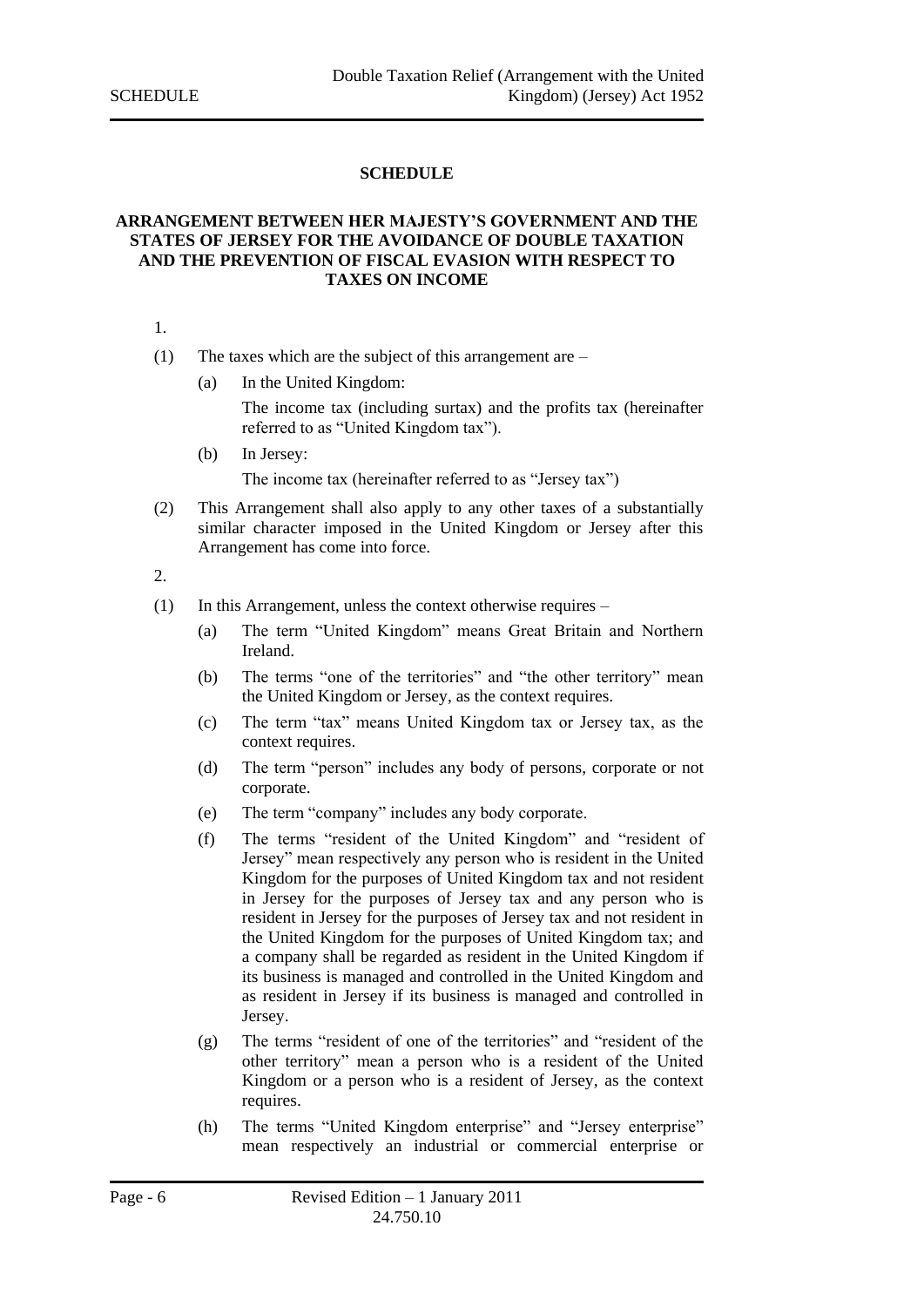undertaking carried on by a resident of the United Kingdom and an industrial or commercial enterprise or undertaking carried on by a resident of Jersey; and the terms "enterprise of one of the territories" and "enterprise of the other territory" mean a United Kingdom enterprise or Jersey enterprise, as the context requires.

- (i) The term "industrial or commercial profits" includes rentals in respect of cinematograph films.
- (j) The term "permanent establishment", when used with respect to an enterprise of one of the territories, means a branch, management or other fixed place of business, but does not include an agency unless the agent has, and habitually exercises, a general authority to negotiate and conclude contracts on behalf of such enterprise or has a stock of merchandise from which he regularly fills orders on its behalf.
- (k) the term "taxation authority" means:
	- (i) in the United Kingdom, the Commissioners for Her Majesty's Revenue and Customs or their authorised representative:
	- (ii) in Jersey, the Treasury and Resources Minister or his authorised representative.

An enterprise of one of the territories shall not be deemed to have a permanent establishment in the other territory merely because it carries on business dealings in that other territory through a *bona fide* broker or general commission agent acting in the ordinary course of his business as such.

The fact that an enterprise of one of the territories maintains in the other territory a fixed place of business exclusively for the purchase of goods or merchandise shall not of itself constitute that fixed place of business a permanent establishment of the enterprise.

The fact that a company which is a resident of one of the territories has a subsidiary company which is a resident of the other territory or which is engaged in trade or business in that other territory (whether through a permanent establishment or otherwise) shall not of itself constitute that subsidiary company a permanent establishment of its parent company.<sup>2</sup>

- (2) Where under this Arrangement any income is exempt from tax in one of the territories if (with or without other conditions) it is subject to tax in the other territory, and that income is subject to tax in that other territory by reference to the amount thereof which is remitted to or received in that other territory, the exemption to be allowed under this Arrangement in the first-mentioned territory shall apply only to the amount so remitted or received.
- (3) In the application of the provisions of this Arrangement by the United Kingdom or Jersey, any term not otherwise defined shall, unless the context otherwise requires, have the meaning which it has under the laws of the United Kingdom, or, as the case may be, Jersey, relating to the taxes which are the subject of this Arrangement.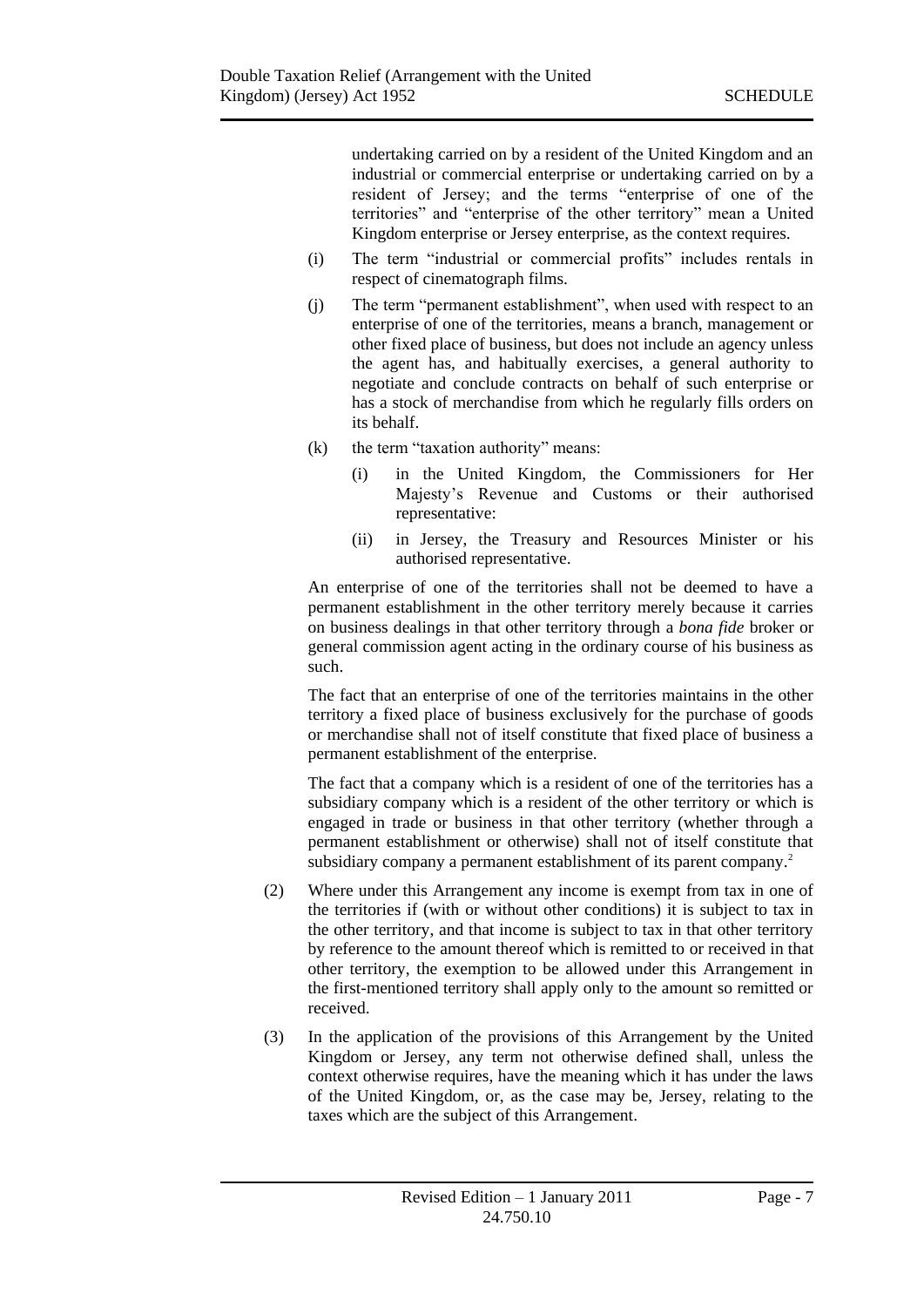3.

- (1) The industrial or commercial profits of a United Kingdom enterprise shall not be subject to Jersey tax unless the enterprise is engaged in trade or business in Jersey through a permanent establishment situated therein. If it is so engaged, tax may be imposed on those profits by Jersey but only on so much of them as is attributable to that permanent establishment.
- (2) The industrial or commercial profits of a Jersey enterprise shall not be subject to United Kingdom tax unless the enterprise is engaged in trade or business in the United Kingdom through a permanent establishment situated therein. If it is so engaged, tax may be imposed on those profits by the United Kingdom, but only on so much of them as is attributable to that permanent establishment.
- (3) Where an enterprise of one of the territories is engaged in trade or business in the other territory through a permanent establishment situated therein, there shall be attributed to that permanent establishment the industrial or commercial profits which it might be expected to derive from its activities in that other territory if it were an independent enterprise engaged in the same or similar activities under the same or similar conditions and dealing at arm's length with the enterprise of which it is a permanent establishment.
- (4) No portion of any profits arising from the sale of goods or merchandise by an enterprise of one of the territories shall be attributed to a permanent establishment situated in the other territory by reason of the mere purchase of the goods or merchandise within that other territory.
- 4.
- (1) Where:
	- (a) an enterprise of one of the territories participates directly or indirectly in the management, control or capital of an enterprise of the other territory; or
	- (b) the same persons participate directly or indirectly in the management, control or capital of an enterprise of one of the territories and an enterprise of the other territory:

and in either case conditions are made or imposed between the two enterprises in their commercial or financial relations which differ from those which would be made between independent enterprises, then any profits which would, but for those conditions, have accrued to one of the enterprises, but, by reason of those conditions, have not so accrued, may be included in the profits of that enterprise and taxed accordingly.

(2) Where one of the territories includes in the profits of an enterprise of that territory – and taxes accordingly – profits on which an enterprise of the other territory has been charged to tax in that other territory and the profits so included are profits which would have accrued to the enterprise of the first-mentioned territory if the conditions made between the two enterprises had been those which would have been made between independent enterprises, then that other territory shall make an appropriate adjustment to the amount of the tax charged therein on those profits. In determining such adjustment, due regard shall be had to the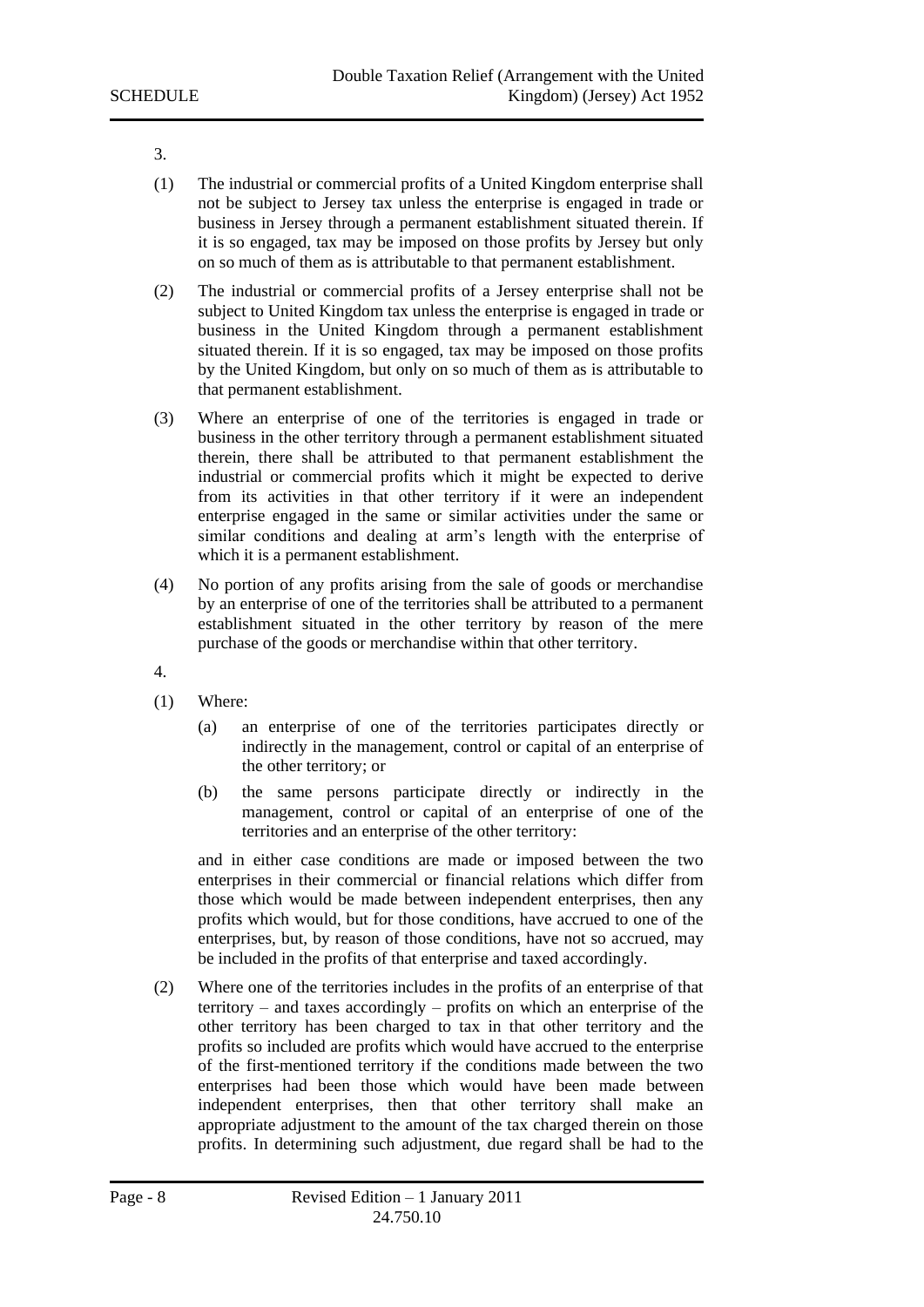other provisions of this Arrangement and the taxation authorities of the territories shall if necessary consult each other.<sup>3</sup>

- 5. Notwithstanding the provisions of paragraphs 3 and 4, profits which a resident of one of the territories derives from operating ships or aircraft shall be exempt from tax in the other territory.
- 5A. Subject to the provisions of paragraph 6, pensions and other similar remuneration paid to an individual who is a resident of one of the territories shall be taxable only in that territory.<sup>4</sup>
- 6.
- (1) Remuneration, including pensions, paid by the Government of one of the territories to any individual for services rendered to that Government in the discharge of governmental functions shall be exempt from tax in the other territory if the individual is not ordinarily resident in that other territory or (where the remuneration is not a pension) is ordinarily resident in that other territory solely for the purpose of rendering those services.
- (2) The provisions of this paragraph shall not apply to payments in respect of services rendered in connection with any trade or business carried on by either of the Governments for purposes of profit.
- 7.
- (1) An individual who is a resident of the United Kingdom shall be exempt from Jersey tax on profits or remuneration in respect of personal (including professional) services performed within Jersey in any year of assessment if –
	- (a) he is present within Jersey for a period or periods not exceeding in the aggregate 183 days during that year, and
	- (b) the services are performed for or on behalf of a person resident in the United Kingdom, and
	- (c) the profits or remuneration are subject to United Kingdom tax.
- (2) An individual who is a resident of Jersey shall be exempt from United Kingdom tax on profits or remuneration in respect of personal (including professional) services performed within the United Kingdom in any year  $\overline{\text{of}}$  assessment if  $-$ 
	- (a) he is present within the United Kingdom for a period or periods not exceeding in the aggregate 183 days during that year, and
	- (b) the services are performed for or on behalf of a person resident in Jersey, and
	- (c) the profits or remuneration are subject to Jersey tax.
- (3) The provisions of this paragraph shall not apply to the profits or remuneration of public entertainers such as stage, motion picture or radio artists, musicians and athletes.
- 8. A student or business apprentice from one of the territories who is receiving full-time education or training in the other territory shall be exempt from tax in that other territory on payments made to him by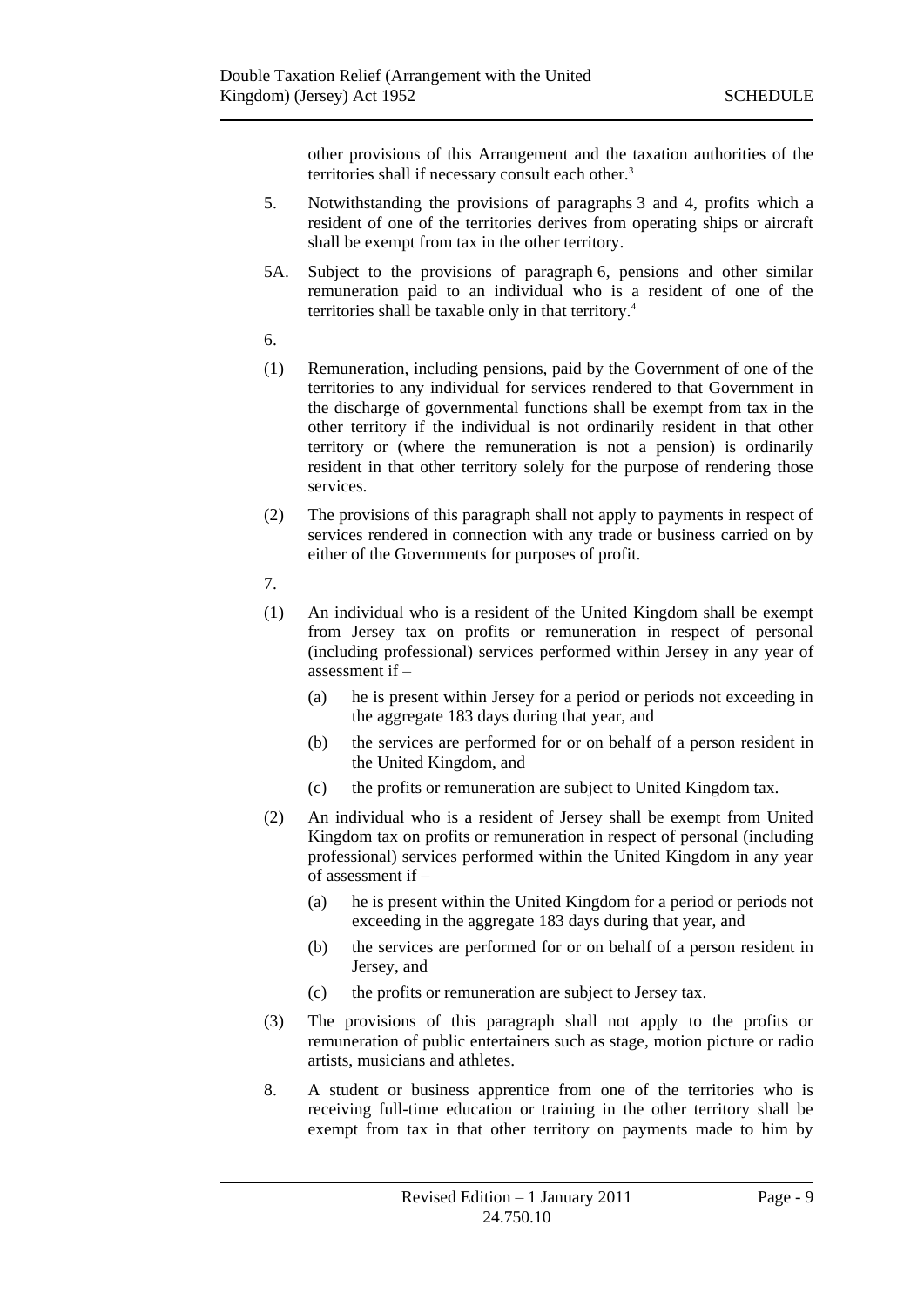persons in the first-mentioned territory for the purposes of his maintenance, education or training.

- 9.
- (1) Subject to the provisions of the law of the United Kingdom regarding the allowance as a credit against United Kingdom tax of tax payable in a territory outside the United Kingdom, Jersey tax payable, whether directly or by deduction in respect of income from sources within Jersey, other than dividends or debenture interest payable by a company resident in Jersey, shall be allowed as a credit against any United Kingdom tax payable in respect of that income.
- (2) Subject to such provisions (which shall not affect the general principle hereof) as may be enacted in Jersey regarding the allowance as a credit against Jersey tax of tax payable in a territory outside Jersey, United Kingdom tax payable, whether directly or by deduction, in respect of income from sources within the United Kingdom, other than dividends or debenture interest payable by a company resident in the United Kingdom, shall be allowed as a credit against any Jersey tax payable in respect of that income.
- (3) Where no credit is allowable under sub-paragraph (1) or subparagraph (2) of this paragraph in respect of tax on income subject to both Jersey tax and United Kingdom tax, such relief from United Kingdom tax shall be allowed in respect of the double taxation as would have been allowed under the law in force in the United Kingdom if the present arrangement had not been made:

Provided that in a case to which the proviso to Section 24 of the United Kingdom Finance Act, 1920 applies, the relief allowable under this subparagraph shall be left out of account in the computations of tax to be made under the said proviso.

- (4) For the purposes of this paragraph profits or remuneration for personal (including professional) services performed in one of the territories shall be deemed to be income from sources within that territory, and the services of an individual whose services are wholly or mainly performed in ships or aircraft operated by a resident of one of the territories shall be deemed to be performed in that territory.
- (5) Where Jersey income tax is payable for a year for which this Arrangement has effect in respect of any income in respect of which United Kingdom income tax is payable for a year prior to the year beginning on the 6th April, 1951, then in the case of a person resident in Jersey, the Jersey income tax shall for the purposes of sub-paragraph (2) of this paragraph, be deemed to be reduced by the amount of any relief allowable in respect thereof under the provisions of Section 27 of the United Kingdom Finance Act, 1920 or Section 36 of the United Kingdom Finance Act, 1950.
- 9A. Notwithstanding the preceding provisions of this Arrangement, any person who is assessed in accordance with, or is exempt from assessment by virtue of, the provisions of –
	- (a) Article 123A of the Income Tax (Jersey) Law 1961, as amended; or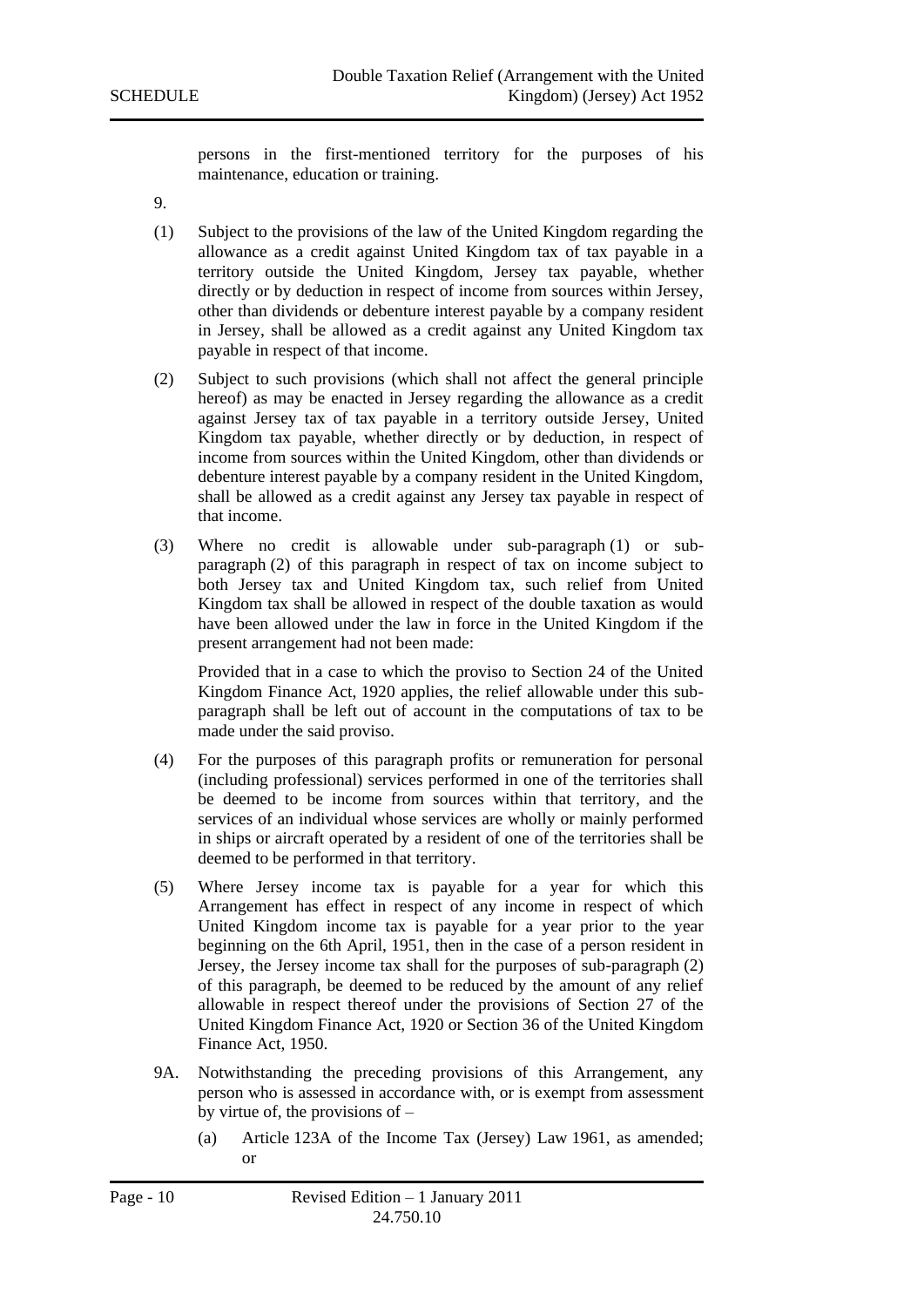(b) Article 123B of the Income Tax (Jersey) Law 1961, as amended,

in respect of any income or profits shall not be entitled under this Arrangement to any relief or exemption from United Kingdom tax which is computed by reference to that income or those profits, unless that person is assessed under those provisions on the whole of that income or those profits at a rate which is not less than the standard rate for the year in question under the Finance (Jersey) Law 1994 and subsequent enactments.<sup>5</sup>

- 9B.
- (1) Where a resident of one of the territories considers that the actions of one or both of the territories result or will result for him in taxation not in accordance with the provisions of this Arrangement, he may, irrespective of the remedies provided by the domestic law of those territories, present his case to the taxation authority of the territory of which he is a resident. The case must be presented within three years from the first notification of the action resulting in taxation not in accordance with the provisions of this Arrangement or, if later, within six years from the end of the taxable year or chargeable period in respect of which that taxation is imposed or proposed.
- (2) The taxation authority shall endeavour, if the objection appears to it to be justified and if it is not itself able to arrive at a satisfactory solution, to resolve the case by mutual agreement with the taxation authority of the other territory, with a view to the avoidance of taxation which is not in accordance with this Arrangement. Any agreement reached shall be implemented notwithstanding any time limits or other procedural limitations in the domestic law of the territories, except such limitations as apply for the purposes of giving effect to such an agreement.
- (3) The taxation authorities of the territories shall endeavour to resolve by mutual agreement any difficulties or doubts arising as to the interpretation or application of this Arrangement. They may also consult together for the elimination of double taxation in cases not provided for in the Arrangement.
- (4) The taxation authorities of the territories may communicate with each other directly for the purpose of reaching, an agreement in the sense of this paragraph.<sup>6</sup>
- 10.
- (1) The taxation authorities of the United Kingdom and Jersey shall exchange such information (being information available under their respective taxation laws) as is necessary for carrying out the provisions of this Arrangement or for the prevention of fraud or the administration of statutory provisions against legal avoidance in relation to the taxes which are the subject of this Arrangement. Any information so exchanged shall be treated as secret and shall not be disclosed to any persons other than those concerned with the assessment and collection of the taxes which are the subject of this Arrangement. No information shall be exchanged which would disclose any trade secret or trade process.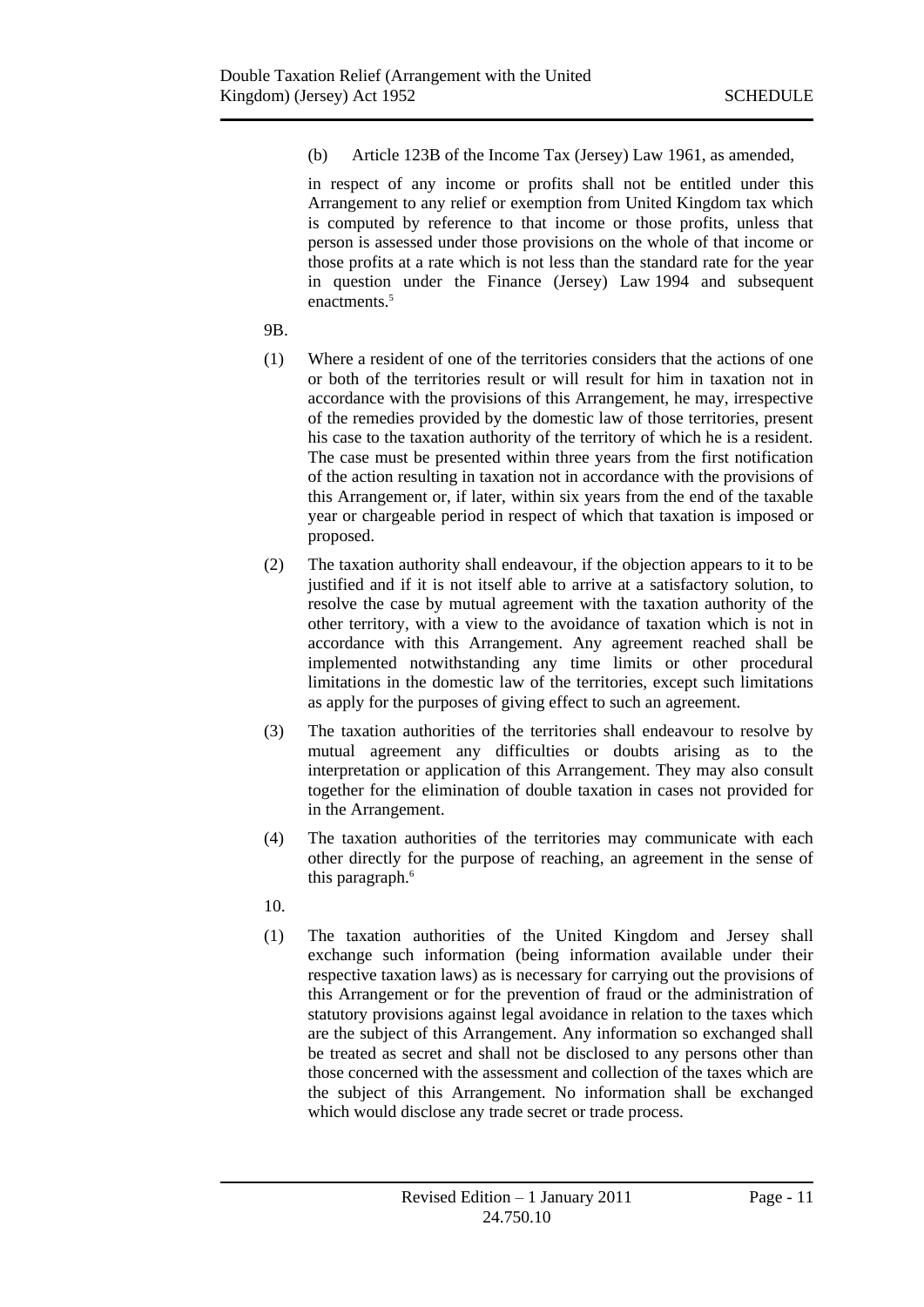- $(2)$  <sup>7</sup>
- 11. This Arrangement shall come into force on the date on which the last of all such things shall have been done in the United Kingdom and Jersey as are necessary to give the Arrangement the force of law in the United Kingdom and Jersey respectively and shall thereupon have effect –
	- (a) In the United Kingdom:

as respects income tax, for any year of assessment beginning on or after the 6th April, 1951;

as respects surtax for any year of assessment beginning on or after the 6th April, 1950; and

as respects profits tax, in respect of the following profits –

- (i) profits arising in any chargeable accounting period beginning on or after the 1st April, 1951;
- (ii) profits attributable to so much of any chargeable accounting period falling partly before and partly after that date as falls after that date;
- (iii) profits not so arising or attributable by reference to which income tax is, or but for the present Arrangement would be, chargeable for any year of assessment beginning on or after 6th April, 1951;
- (b) In Jersey:

as respects income tax, for the year of assessment beginning on the first day of January, 1951 and subsequent years.

- 12. This Arrangement shall continue in effect indefinitely but either of the Governments may, on or before the 30th day of June in any calendar year after the year 1952 give notice of termination to the other Government and, in such event, this Arrangement shall cease to be effective –
	- (a) In the United Kingdom:

as respects income tax for any year of assessment beginning on or after the 6th April in the calendar year next following that in which the notice is given;

as respects surtax for any year of assessment beginning on or after the 6th April in the calendar year in which the notice is given; and

as respects profits tax, in respect of the following profits –

- (i) profits arising in any chargeable accounting period beginning on or after the 1st April in the calendar year next following that in which the notice is given;
- (ii) profits attributable to so much of any chargeable accounting period falling partly before and partly after that date as falls after that date;
- (iii) profits not so arising or attributable by reference to which income tax is chargeable for any year of assessment beginning on or after the 6th April in that next following calendar year;
- (b) In Jersey: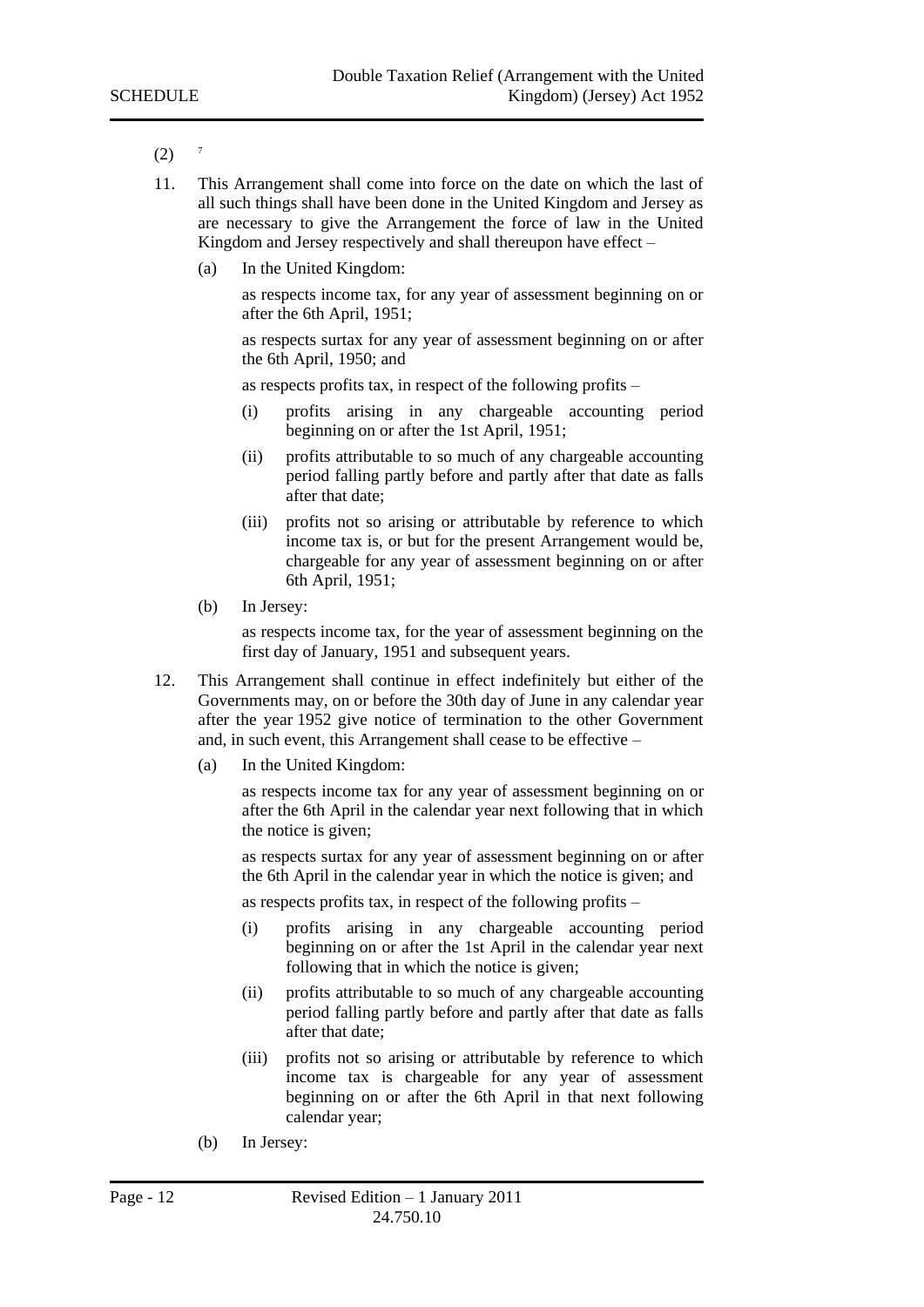as respects income tax, for any year of assessment beginning on or after the first day of January in the calendar year next following that in which such notice is given.